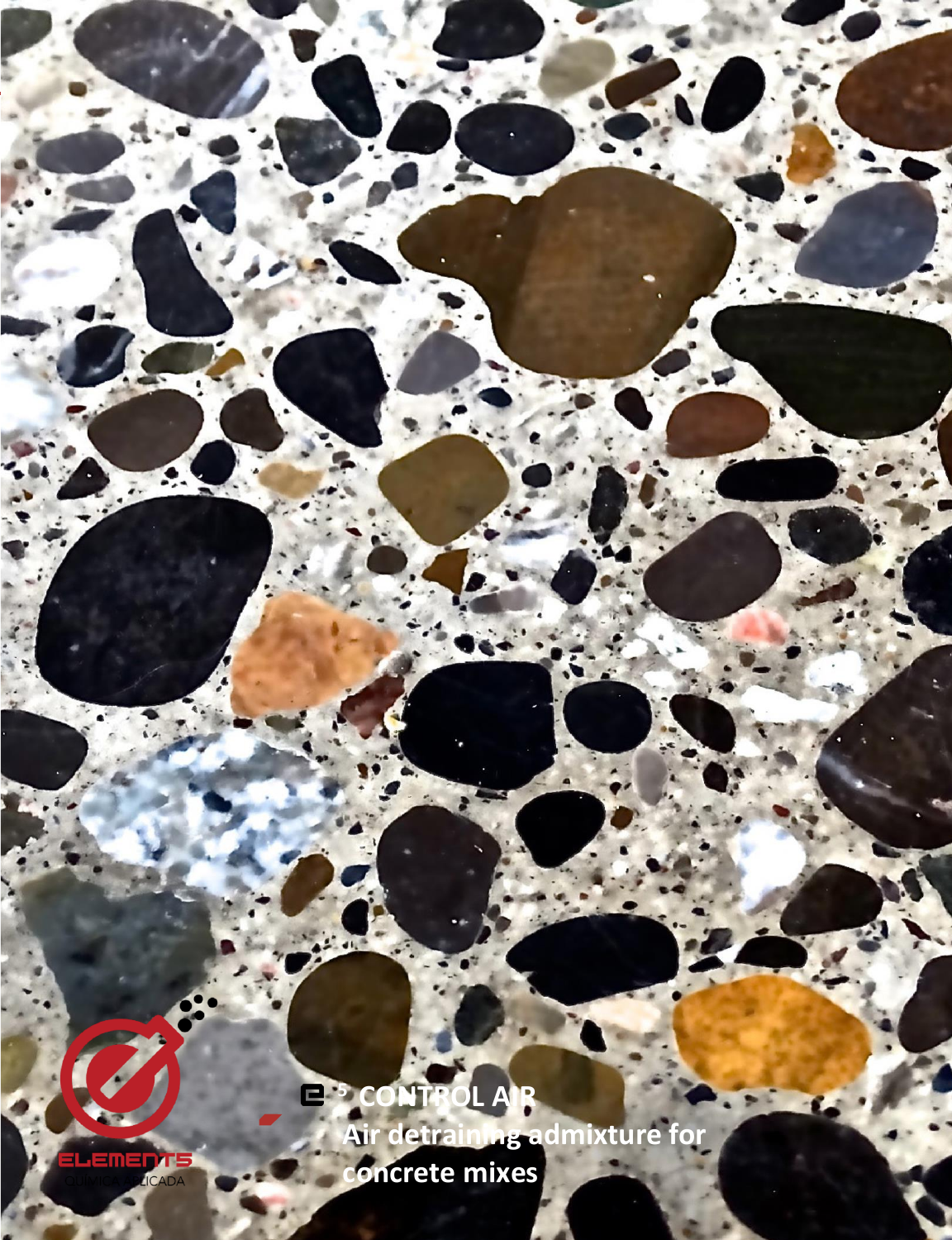### **Description**

**e <sup>5</sup> CONTROL AIR** is an admixture that allows a controlled decrease in air content in concrete mixes. The air can be due to various reasons, amongst which we can mention: the chemicals used during cement grinding or some other addition, the use of aggregates from river Banks, or some chemical bases used during the production of chemical admixtures for concrete, etc. The factors mentioned, and some others, can provoke important air inclusions that can result in diminished mechanical strengths and even, and with higher frequency, delamination problems in concretes for industrial floors.

#### **Benefits**

- **Allows decreasing air content in concrete mixes,** down to acceptable levels, according to the application of the final product.
- **Excellent in concretes for industrial floors that** require the use of dry-shake concrete hardeners, while maintaining the air content established by ACI 302.

# **<sup>5</sup> CONTROL AIR**

### **Technical information**

Specific gravity 1.0

pH 7.0

Physical appearance: amber liquid

#### **Presentation**

19 kg pail, 200 kg drum

Useful life: 24 months in its original container

### **Principal applications**

- High performance concretes
- Self consolidating concretes
- Industrial floor concretes
- High mechanical strength concretes
- **Concretes containing silica fume**
- **Conventional concretes**

2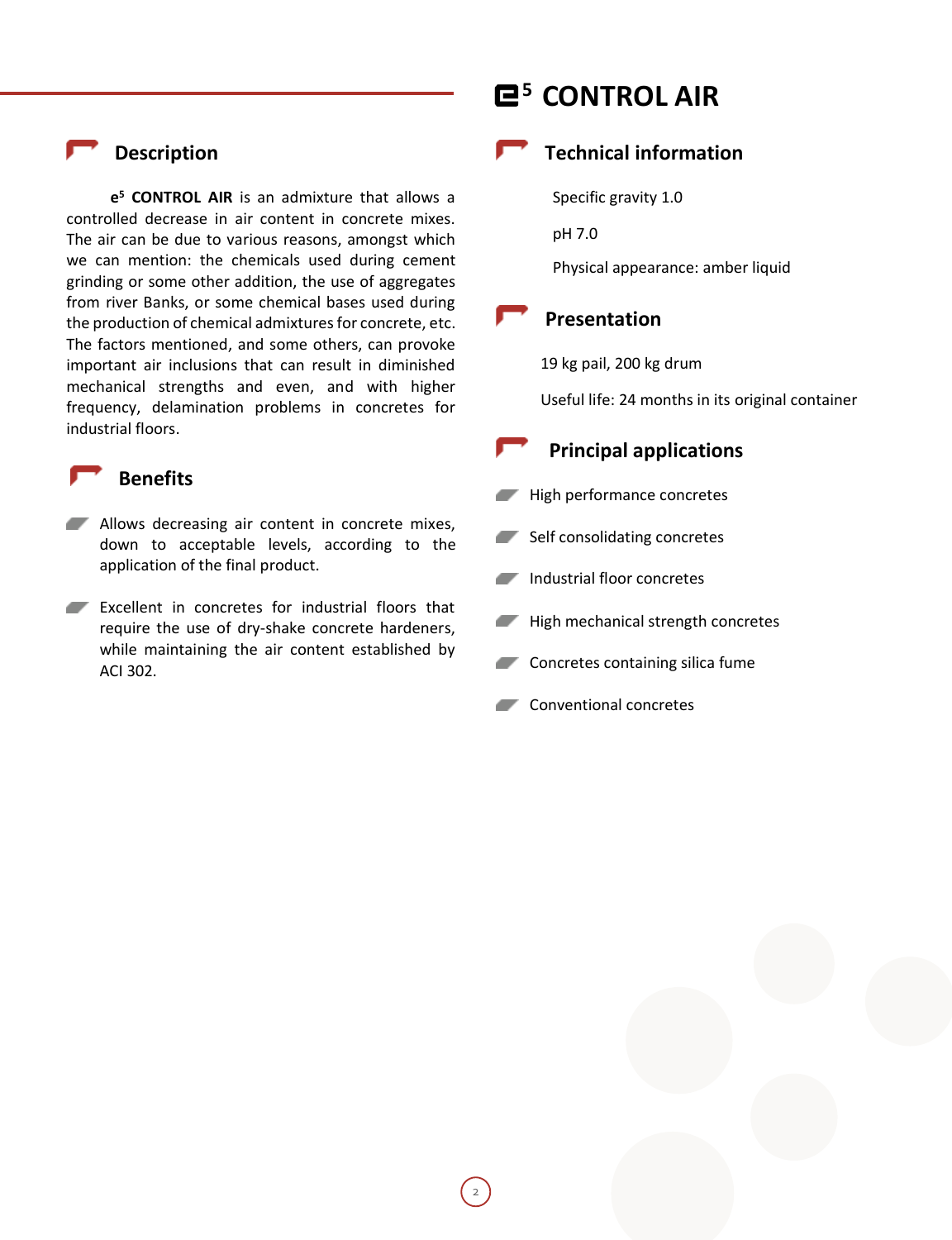### **Directions for use**

For better results we recommend lab tests with the job materials in order to make all the necessary adjustments in the concrete mix, such as: appearance, workability, consistency, air content, yield, setting times and the admixtures´dosage. Then, it is important to repeat the tests under real job conditions (humidity, temperature, time to deliver fresh concrete: mixer to job site, etc.) for the purpose of making the final adjustments.

**e <sup>5</sup> CONTROL AIR** dosage can vary from 10 to 50  $mL/m<sup>3</sup>$  of concrete, depending on the concrete mix design to be used.

The calculated volume of **e <sup>5</sup> CONTROL AIR** can be diluted in 10 L of water to improve results. Then, add the contents to the mixer before loading the materials. This will increase the efficiency of the product. Subtract the volume of water used in the dilution from the total mix design water. Avoid direct addition to the concrete mix

## **<sup>5</sup> CONTROL AIR**

or after loading, since this diminishes its efficiency. During concrete sampling, it is highly recommended that air content be tested.

### **Cautions**

- **Perform tests in combination with other** admixtures in order to look for synergies, specially in air content.
- Do not use with fluid fillers or light weight concretes.
- Any important change in materials (change of aggregates, cement, etc.) will require the necessary adjustments in the dosage used.
- Do not allow the product to freeze.
- **Always store the product in its original container.**